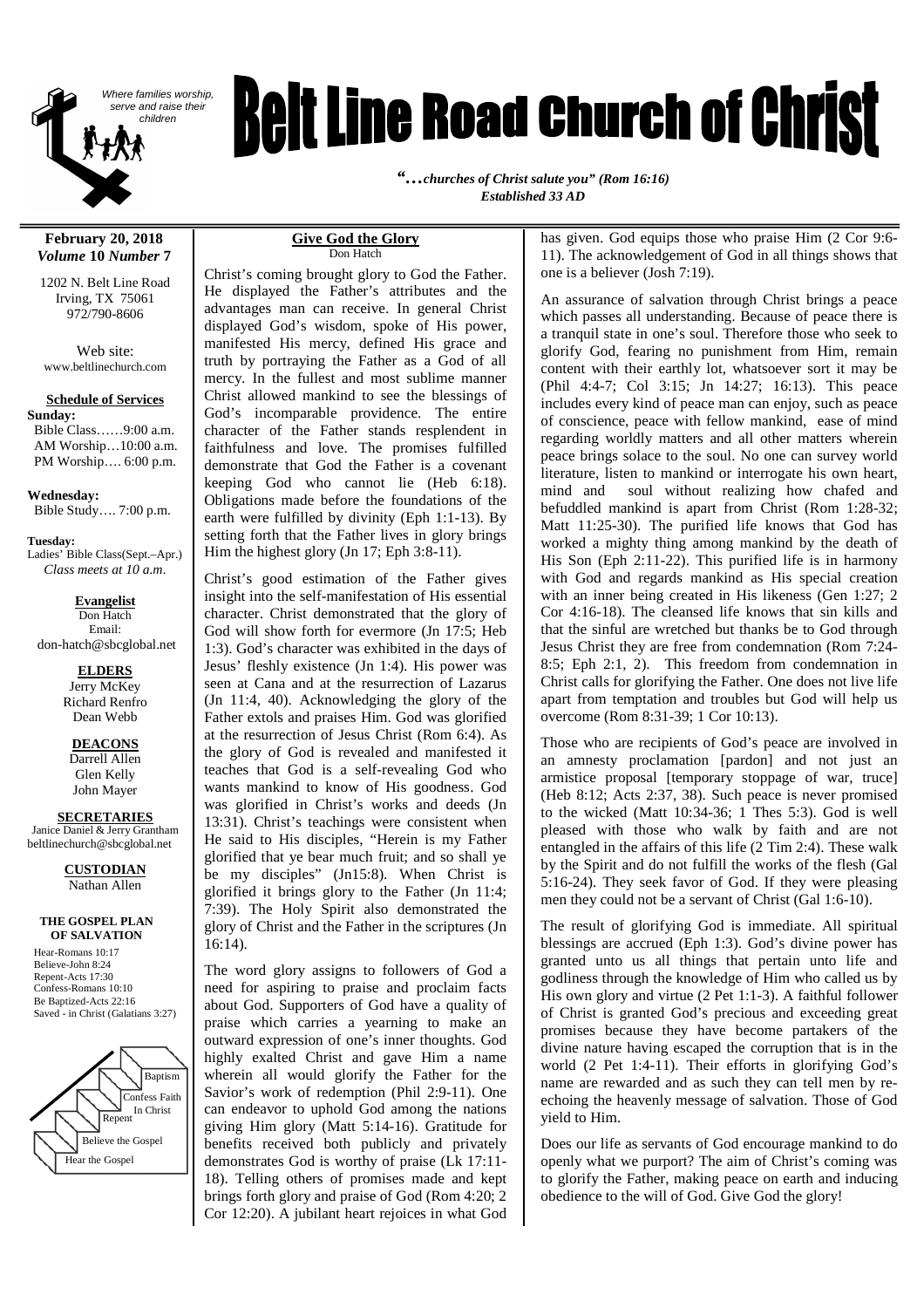# **FAMILY CARE A Message from Our Shepherds**

We see all the time people depend on one single verse in the Bible for Salvation? Does John 3:16 Contain All That Is Necessary For Salvation? We continue to see this verse on Billboards, Special Events, Shows, TV, Sporting Events, Etc. Some people turn to John 3:16 and say that it is all we need to be saved. If this is true, why did God give the other verses that deal with salvation? There is nothing said in John 3:16 about repentance. Does this mean that because it is not found in John 3:16 that it is excluded from Salvation? No, because other verses teach that man must repent to be saved (Lk.13:3). Why not accept all of the Gospel? Bro. Mike Haynes did and in depth study covering this in a series on Wednesday evenings recently.

Jesus also said, "He that believeth and is baptized shall be saved; he that believeth not shall be damned" (Mk. 16:16). Was Jesus telling the truth in this verse? In John 3 we see that verse 14 & 15 precedes verse 16. The same type faith that looked on the serpent is the same type faith that saves in John 3:16. The last verse in John 3 says, "He that believeth on the Son hath eternal life; but he that obeyeth not shall not see life, but the wrath of God abideth on him." So we see that one must believe and obey Jesus. This shows that the faith that saved in John 3:16 is the faith that obeys, and is not faith only. Jesus is author of salvation unto all those that obey Him (Heb. 5:8-9).

In the same discourse in John 3, Jesus said, "Verily, verily, I say unto thee except a man be born of water and of the spirit, he cannot enter into the kingdom of God" (John 3:5). In John 3:5 water is mentioned and faith is not! Therefore, belief only is not the new birth; and John 3:16 is not all that is necessary for salvation.

Why do we seek to elevate and exalt one passage to the exclusion of all other passages on salvation? John 3:16 is true. It stresses that faith is necessary for salvation. But, notice it does not mention repentance, confession, baptism nor the blood of Christ. One will have to learn about these from other passages. Therefore, John 3:16 does not contain all that is necessary for salvation. We need the whole counsel of God (Acts 20:2). We must believe, repent, confess that Christ is the Son of God, and be baptized in order to be saved (Mk. 16:16, Acts 2:38, Rom. 10:9-10). This means that eternal life is available only for those who become identified and united with Christ to the fact they are "in Christ." We have CD's on Bro. Mike's six lessons. Get a copy and listen to these wonderful lessons.

The only way one can be saved is do what the Bible says, and keep his commandments. There are no short cuts and we all must follow each and every step that is recorded in the Bible. Then live faithfully the rest of our lives, which means attending every Bible Study and Worship Service possible.

Keep in your prayers those that are sick and shutin! HAVE A GREAT WEEK! **Dean Webb**

#### **Restoration!**

**Judeo-Christian principles** are the foundation of the United States' laws and order. Founding Fathers insisted that there was a Creator, Sustainer and Guiding Force behind what they sought to accomplish. A brief review of the constitution, bill of rights and other documentation of the United States disclose an affinity for the New Testament and Christ. President George Washington's life has been examined with care and repeatedly found that he held principles of Christianity, prayed to the God of the Bible using Christ's name and sought divine guidance in all affairs of his life. This type of character was found in most of our nation's founding fathers. One could not go to the nation's capital and fail to see the impressive stamp of Judeo-Christian influences. The Ten Commandments are found in and on hundreds of places. With such fervor for these principles as seen in our National Capital, it was not long that the urge to be free from Sectarian shackles was felt. In the 1800's few groups escaped the plea of "Back to the Bible." A religious movement rapidly spread. Thousand sought to use Bible only as a foundation for faith.

**Christianity is a historical religion** based upon facts. Pagan myths, sectarian whimsical creeds and philosophy's ramblings did not satisfy. Belief in the Bible and Christianity found in the first century was a touchstone many wanted to return to during the Revolutionary War period. In the last of the eighteenth and early nineteenth centuries, a reemerging and seeking of the **Ancient Order** became dominant. Christianity made people different from sectarianism. It caused people to stand against compromised and false worship practices. The Bible became the authority enjoined upon believers. Creeds were denied. The principles of accrediting the Bible with **Verbal Plenary Inspiration** marked out a special place for those who believed in the inerrancy of the Bible. The Infallibility of the Bible rose above all hermeneutics of the day. A cardinal rule became that all could "speak where the Bible spoke." All could understand the words, phrases, sentences, paragraphs and context if they accepted the Bible as final authority and that it was speaking to modern man. It was not Bibliolatry [worship of the Bible] but a common sense look at the divine book. Cultural backgrounds faded and were replaced with a belief that God's commandments were timeless and universal. Agreements were reached with a resolution that culture was of little consequence.

**Bible statements of inspiration** are manifold. Hardly any part of the book divine does not have a statement about holy men being moved by the Holy Spirit to write or speak the word of God (2 Pet 1:20,21; Heb 1:1-5). God told Balaam not go beyond what was given to him to speak (Nun 22). Similarly in the New Testament a teaching is not to go beyond that which is written (1 Cor 4:6). The church is required to teach the same thing in every congregation (1 Cor 4:17). One hope, one Lord, one faith, one baptism and one God and Father who is over all became the ground of fellowship (Eph 4:1-16). Adding to the faith was warned against (Gal 1:6-1). It was the Bible only and only the Bible. Abiding in the doctrine of Christ prevented transgressions (2 Jn 9-11). Reminding of common beliefs was the basis of preaching and teaching (1 Cor 12:12-31). The people of the restoration were a fresh breeze on the North American continent. What had prompted many to leave England and Europereligious freedom- finally produced a cry for the Bible only. The Revolutionary war had watered the land with the blood of patriots and the seed of freedom increased in religion. The Restoration Movement of North American is a magnificent cause. Many chose to suffer separation from family and friends because of valuable religious freedom.

Many are casting off the most valuable plea made to mankind, "**Back to the Bible**". Our relationship to Christ is dependent on knowing, understanding and practicing God's word. **Don Hatch**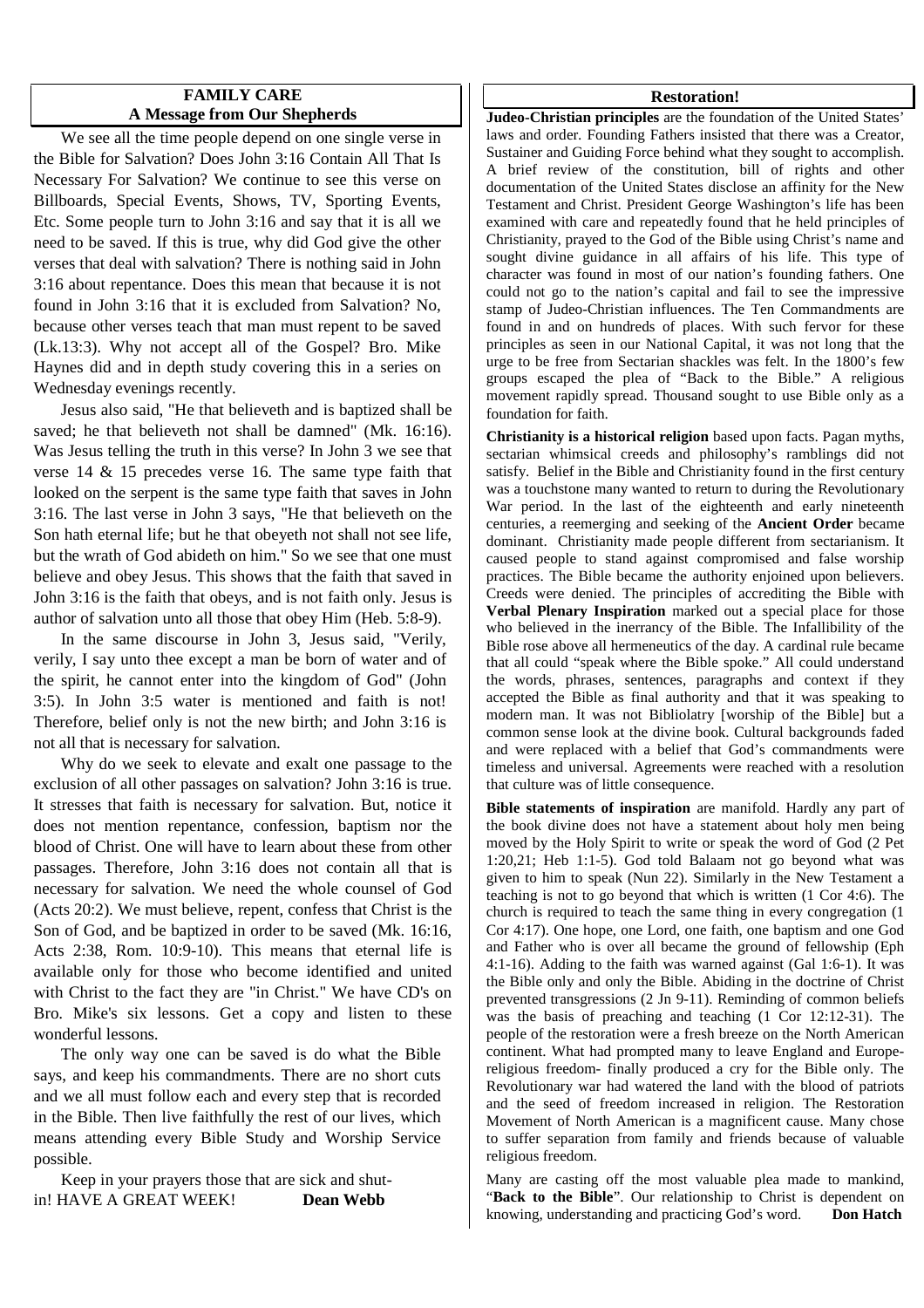# **FAMILY NFWS:**

News at Belt Line Call in your information to the office at: 972-790-8606 by Sunday evening

# **FEBRUARY ASSIGMENTS**

# **GREETERS:**

**Feb. 25** – Front Foyer – Dale & Katherine Cox Back Foyer – Robert & Cathy Taylor

**Mar. 4** – Front Foyer – Richard & Carolyn Renfro Back Foyer – Nancy Pond & Elizabeth Garrison

**Communion Preparation:** Brenda Bryant

**Contribution Counters:** Darrell Allen & Robert Taylor

**SERMONS**

Feb.  $25 - a.m.$  "A Foreign King" Nehemiah 1:4-11 p.m. "Born For A Time Like This" Esther 4:13-17

# **HAVE YOU INVITED SOMEONE TO WORSHIP THIS WEEK?**

*Ongoing Health Concerns:* Bobby Bowen, Dessie Ross, Carol Swinney, David & Faye West, Laquita Baker, Ezra Castro, Nellie Melvin, Grady Fowler, Paul Kelly, Beverly McKey, Jimmy Webb, Barbara Reagan, Alice Worthy, Vicki Catlin, Parker Sneed, Polly Roses, Ann Herriage

*Home Bound Members***:** Helen Thomas, Mary Walker, Dessie Ross, Gearldean Jones, Denzil Myers

*Nursing Home***: Nellie Melvin –** Avalon Memory Care

*Military:* Chris & Abigail Mathews

# **EVENTS**

**MISSION PRINTING –** Mission Printing will meet every **SUNDAY** at 4:00 p.m. in the Jr. Auditorium to collate and staple tracts to be sent all over the world. Please come help us and enjoy the wonderful Christian fellowship.

#### \*\*\*\*\*\*

#### **LADIES**

**Ladies Bible Class** will be on **Tuesday, February 20th at 10:00 a.m.** at the Annex. Please invite your friends and come join the Ladies in class**.**

**Ladies Half Day** is fast approaching. There are signup sheets in the front foyer for you to volunteer in helping out.

## \*\*\*\*\*\*

## **PRAYER CONCERNS**

**Dessie Ross** has been moved to **Avante Rehab** after her hip surgery**.** She is in room #301 and would like to have visitors.

**Clemmie Cheatham** has asked for prayers for her son **Roland**. He had heart surgery last Thursday.

Please keep **Margaret Lewis** in your prayers as she is having health problems.

**Richard Renfro** had hernia surgery yesterday. **Polly Roses** is having cataract surgery today.

**Mary Curtis** is having problems with her Asthma. **Curtis and Mary Elaina Vaughan** both have the flu. **Alice Worthy** is having some eye issues.

**Cindy Derbyshire's** brother, **Tommy Smith** has been put in Hospice Care.

There are many others who are dealing with short term health issues. Please remember them in your daily prayers. \*\*\*\*\*\*

**TEEN BREAKFAST** for the 39'ers will be on **March 10th at 8 a.m.** at the Annex. A sign-up sheet is in the front foyer if you plan on attending. Everyone is invited.

# \*\*\*\*\*\*

# **GROCERY LIST**

Grocery bags with a list attached for the children at **Christ's Haven** are in both foyers. Please take one and fill it up. The truck will be here to pick them up on Tuesday morning, **March 6th .**

\*\*\*\*\*\*

**Foster's Home For Children's 15th Annual Auction** will be **March 2 and 3, 2018.** Further information is on the bulletin board.

**MEN** who serve on the Lord's Table on Sunday mornings, please go to room #116 **five minutes** before services.